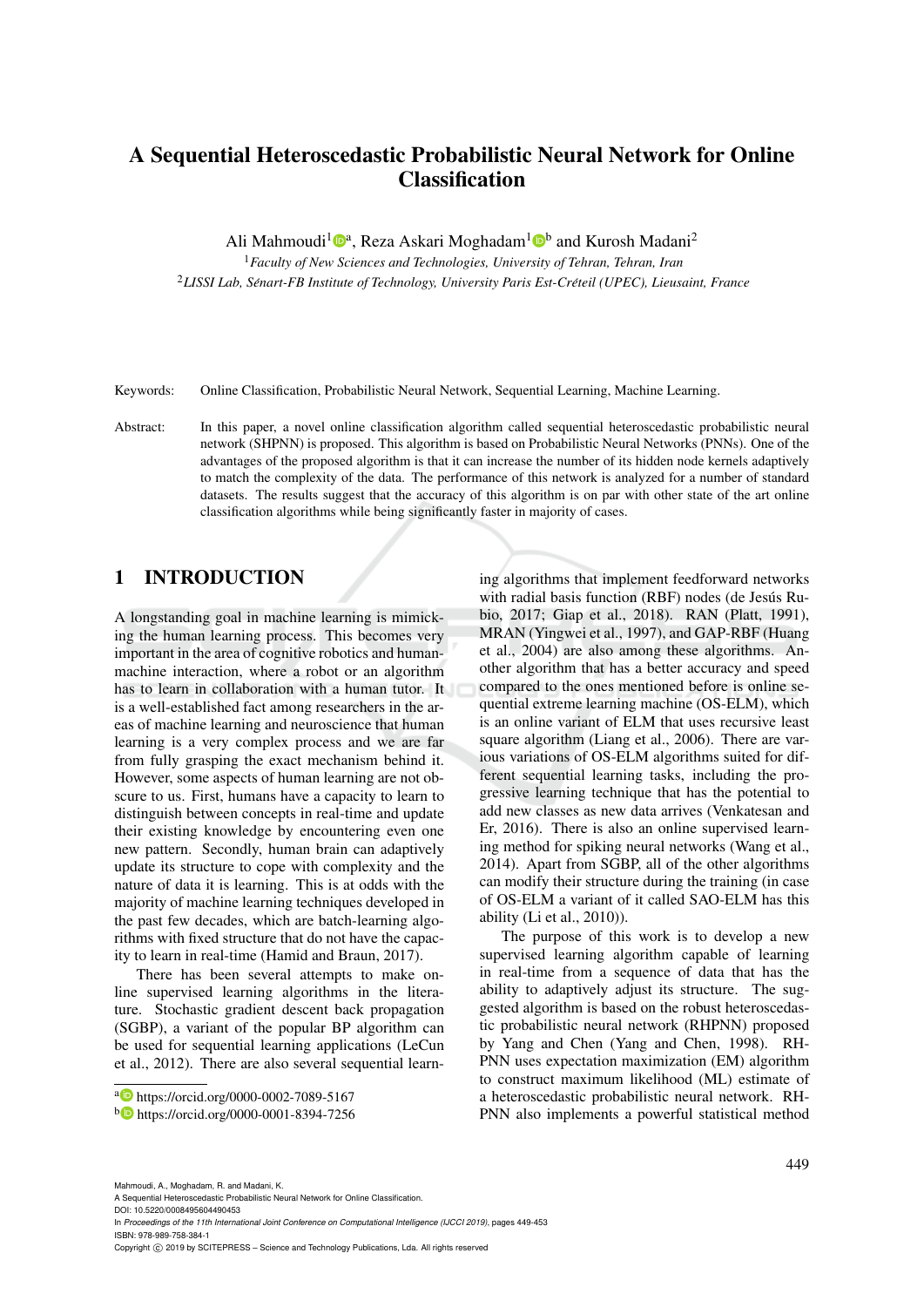called Jack-knife to avoid numerical difficulties. RH-PNN has been used in literature for different applications ranging from analog circuit fault detection (Yang et al., 2000) and MEMS devices fault detection (Asgary et al., 2007) to cloud service selection (Somu et al., 2018). In the proposed algorithm, the Jack-knife is replaced by a simple threshold to mitigate numerical instabilities. Several changes to the EM algorithm were also required by the sequential nature of data in online learning. The performance of this algorithm in standard benchmarks is also analyzed and compared with other state-of-the-art algorithms in online supervised classification. The results show that the proposed algorithm can achieve good accuracy and speed in online classification tasks.

### 2 REVIEW OF RHPNN

Assuming that  $x \in \mathbb{R}^d$  is a *d*-dimensional pattern vector and its corresponding class is  $j \in \{1, ..., K\}$ , in which  $K$  is the number of possible classes. A classifier maps each pattern vector *x* to its class index  $g(x)$ , where  $g : \mathbb{R}^d \to \{1, ..., K\}$ . If the conditional probability density function (PDF) of class  $j$  is  $f_j$  and the a priori probability of class *j* is  $\alpha_j$ , for  $1 \le j \le K$ , the Bayes classifier that minimizes the misclassification error is given by:

$$
\mathcal{L} = \text{diag}(x) = \arg(\max_{1 \leq j \leq K} \{ \alpha_j f_j(x) \}) \tag{1}
$$

PNN is a four-layer feedforward neural network that can realize or approximate the optimal classifier in (1). In order to estimate the class conditional PDFs and realizing the Bayes decision in (1), PNN use mixtures of Gaussian kernel functions or Parzen windows.

The first layer of a PNN is the input layer that accepts input patterns. The second layer consists of *K* group of nodes. Each of these nodes is a Gaussian basis function. For the *i*-th kernel in the *j*-th class the Gaussian basis function is defined as:

$$
p_{i,j}(x) = \frac{1}{(2\pi\sigma_{i,j}^2)^{d/2}} \exp\left(-\frac{\left\|x - c_{i,j}\right\|^2}{2\sigma_{i,j}^2}\right) \tag{2}
$$

Where  $\sigma_{i,j}^2$  is a variance parameter and  $c_{i,j} \in \mathbb{R}^d$ is the center. Assuming the number of nodes in class *j* is  $M_j$ , then the total number of nodes in the second layer is:

$$
M = \sum_{j=1}^{K} M_j \tag{3}
$$

The third layer has *K* nodes, one for each class, and using a mixture of Gaussian kernels it estimates a class conditional PDF *f<sup>j</sup>* .

$$
f_j(x) = \sum_{i=1}^{M_j} \beta_{i,j} p_{i,j}(x), 1 \le j \le K
$$
 (4)

Where  $\beta_{i,j}$  is the positive mixing coefficient and must satisfy:

$$
\sum_{i=1}^{M_j} \beta_{i,j} = 1, 1 \le j \le K
$$
 (5)

The fourth layer of PNN makes the decision according to (1). We assume that every class is equiprobable since the class a priori probability cannot be estimated in advance purely from the training set.

The RHPNN uses the EM algorithm to calculate the ML estimate. Let the training patterns be separated into *K* labelled subsets:

$$
\{x_n\}_{n=1}^N = \{\{x_{n,j}\}_{n=1}^{N_j}\}_{j=1}^K
$$
 (6)

Where

s

$$
\sum_{j=1}^{K} N_j = N \tag{7}
$$

In (7), *N* is the total number of training patterns and  $N_j$  is the number of training patterns belonging to class *j*. Under the assumption that every class is equiprobable, the log posterior likelihood function of the training set is:

$$
\log L_f = \sum_{j=1}^{K} \sum_{n=1}^{N_j} \log f_j(x_{n,j})
$$
 (8)

Which after forming the appropriate Lagrangian gives rise to the iterative formulas to compute the network parameters. Assuming that  $β<sub>m,i</sub>$ <sup>[(*k*)</sup>, σ<sup>2</sup><sub>*m<sub>,<i>i*</sub></sub>]</sub>  $(k)$ , and  $c_{m,i}$ <sup>[(k)</sup> are the previous values of  $\beta_{m,i}$ ,  $\sigma_{m,i}^2$ , and  $c_{m,i}$ , respectively. Assuming  $1 \le m \le M_i$ ,  $1 \le n \le N_i$ , and  $1 \leq i \leq K$ , the weights can be computed as follows.

$$
w_{m,i}^{(k)}(x_{n,i}) = \frac{\beta_{m,i}|^{(k)} p_{m,i}^{(k)}(x_{n,i})}{\sum_{l=1}^{M_i} \beta_{l,i}|^{(k)} p_{l,i}^{(k)}(x_{n,i})}
$$
(9)

Where

$$
p_{l,i}^{(k)}(x_{n,i}) = \frac{1}{\left(2\pi\sigma_{l,i}^2\right)^{(k)}\sigma_{l,i}^{d/2}} \exp\left(-\frac{\left\|x_{n,i} - c_{l,i}\right|^{(k)}\right\|^2}{2\sigma_{l,i}^2}\right)
$$
(10)

450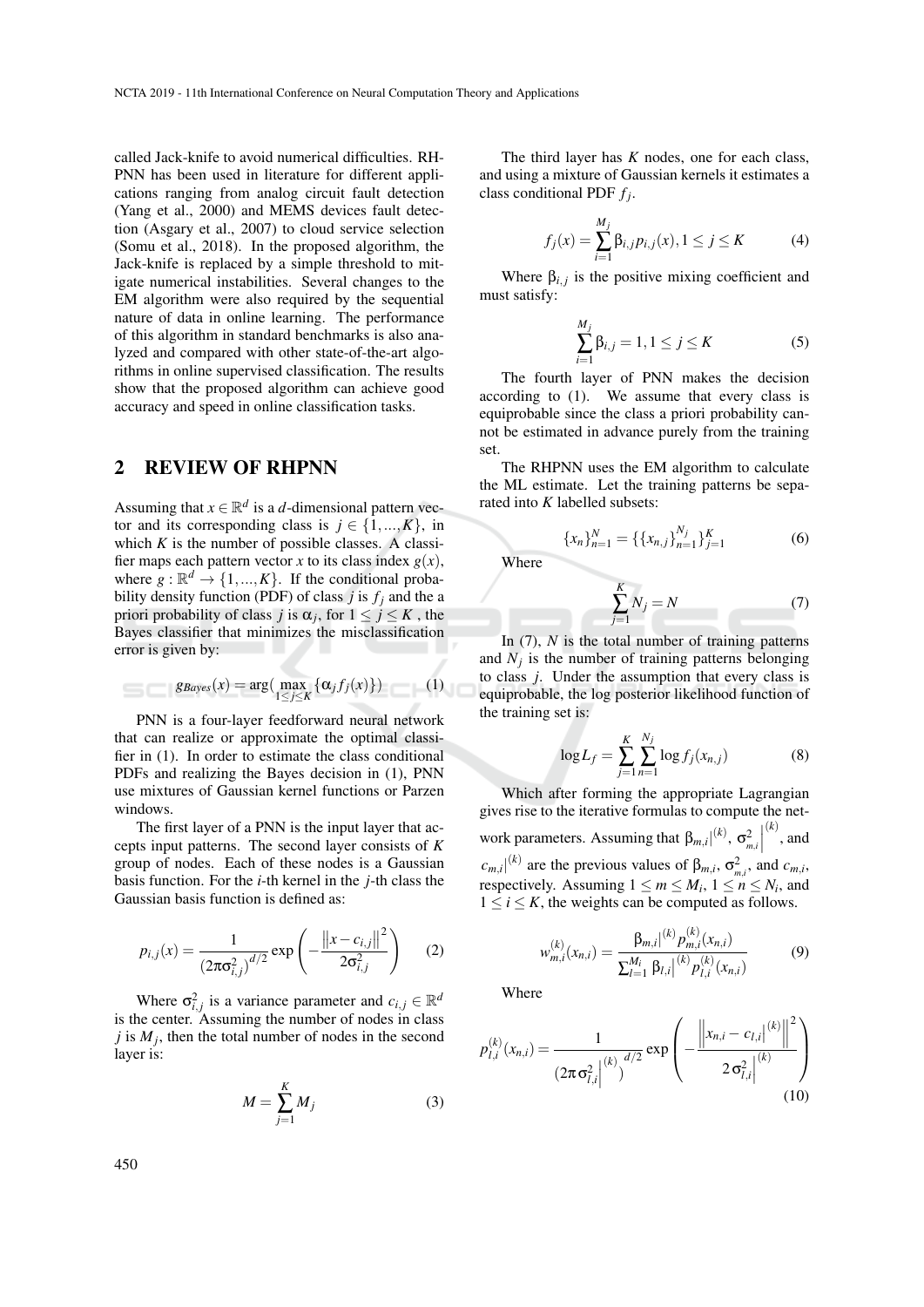After computing the weights, the parameters can be updated.

$$
c_{m,i}|^{(k+1)} = \frac{\sum_{n=1}^{N_i} w_{m,i}^{(k)}(x_{n,i}) x_{n,i}}{\sum_{n=1}^{N_i} w_{m,i}^{(k)}(x_{n,i})}
$$
(11)

$$
\sigma_{m,i}^2 \Big|^{(k+1)} = \frac{\sum_{n=1}^{N_i} w_{m,i}^{(k)}(x_{n,i}) \Big\| x_{n,i} - c_{m,i} \Big|^{(k)} \Big\|^2}{d \sum_{n=1}^{N_i} w_{m,i}^{(k)}(x_{n,i})}
$$
(12)

$$
\beta_{m,i}|^{(k+1)} = \frac{1}{N_i} \sum_{n=1}^{N_i} w_{m,i}^{(k)}(x_{n,i})
$$
(13)

In order to avoid numerical instabilities, the RH-PNN implements the Jack-knife estimator on (11)- (13). For the sake of conciseness the relations describing the Jack-knife estimator is not included in this paper.

# 3 SEQUENTIAL HETEROSCEDASTIC PROBABILISTIC NEURAL **NETWORK**

The first step to the proposed algorithm is to train an initial batch of data with size of  $n_0$  using the normal RHPNN. Afterward, the arriving data is processed one by one. Since the previous training data is discarded in online learning algorithms, the algorithm cannot use the normal EM. The modified version of EM used in this work can only iterate once for each data that arrives (true maximization of expectation requires the presence of the whole training data up to that point). It also modifies (9)-(13) so that their values can be obtained for the newly arriving data. In order to do this, the previous values for these parameters, the value of  $Y_{m,i}^{(k)} = \sum_{n=1}^{N_i} w_{m,i}(x_{n,i})$ , and  $N_i$ s should be memorized by the algorithm. It should be noted that unlike the previous section, in the sequential learning phase the superscript *k* does not represent the iteration step and is used to show that the *k*-th training pattern is in the process of learning. Assuming that the  $k + 1$ -th training pattern has arrived we can write:

$$
p_{m,i}(x_{k+1}) = \frac{1}{\left(2\pi\sigma_{m,i}^2\right)^{(k)}\right)^{d/2}} \exp\left(-\frac{\left\|x_{k+1} - c_{m,i}\right|^{(k)}\right\|^2}{2\sigma_{m,i}^2\left|^{(k)}\right|}\right)
$$
(14)

$$
w_{m,i}^{(k)}(x_{k+1}) = \frac{\beta_{m,i}|^{(k)} p_{m,i}(x_{k+1})}{\sum_{l=1}^{M_i} \beta_{l,i}|^{(k)} p_{l,i}(x_{k+1})}
$$
(15)

$$
c_{m,i}|^{(k+1)} = \frac{c_{m,i}|^{(k)}Y_{m,i}^{(k)} + w_{m,i}(x_{k+1})x_{k+1}}{Y_{m,i}^{(k)} + w_{m,i}(x_{k+1})}
$$
 (16)

$$
\sigma_{m,i}^{2} \Big|^{(k+1)} = \frac{d\sigma_{m,i}^{2} \Big|^{(k)} Y_{m,i}^{(k)} + w_{m,i}(x_{k+1}) \Big| \Big| x_{k+1} - c_{m,i} \Big|^{(k)} \Big|^{2}}{d(Y_{m,i}^{(k)} + w_{m,i}(x_{k+1}))}
$$
(17)

$$
\beta_{m,i}|^{(k+1)} = \frac{1}{N_i} \left( Y_{m,i}^{(k)} + w_{m,i}(x_{k+1}) \right) \tag{18}
$$

$$
Y_{m,i}^{(k+1)} = Y_{m,i}^{(k)} + w_{m,i}(x_{k+1})
$$
\n(19)



Figure 1: Flow chart of the SHPNN algorithm.

It evident that by storing the previous sum of weights in the memory, we have eliminated the need to have the entire training sample in each training step. It is also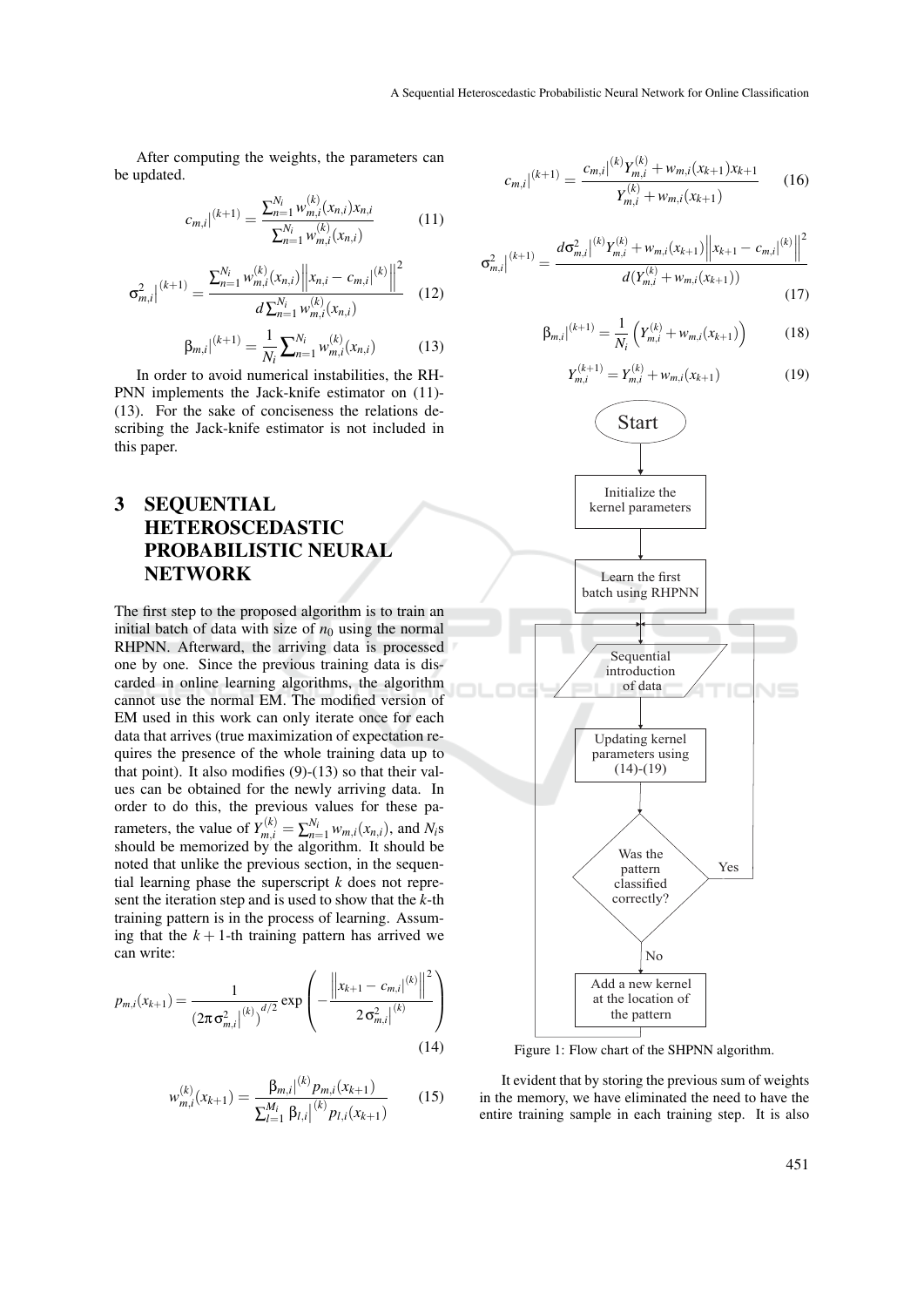| Dataset            | # Attributes | # Classes | # Training data | # Testing data |
|--------------------|--------------|-----------|-----------------|----------------|
| 1ľ1S               |              |           |                 |                |
| Image segmentation |              |           | 2100            |                |
| Satellite image    |              |           |                 | $($ )( )(      |

Table 1: Specification of datasets used to evaluate SHPNN.

Table 2: Comparison between the performance of SHPNN and other prominent online supervised learning algorithms in different datasets.

| Dataset            | Algorithm      | Training time (s) | Training accuracy | Testing accuracy | # Nodes |
|--------------------|----------------|-------------------|-------------------|------------------|---------|
| iris               | <b>SNN</b>     |                   | 0.872             | 0.861            |         |
|                    | <b>SHPNN</b>   | 0.1829            | 0.9617            | 0.9267           | 13.5    |
| Image segmentation | OS-ELM (RBF)   | 9.9981            | 0.9700            | 0.9488           | 180     |
|                    | <b>SAO-ELM</b> | 9.1644            | 0.9725            | 0.9516           | 191     |
|                    | <b>MRAN</b>    | 7004.5            | -                 | 0.9330           | 53.1    |
|                    | <b>SHPNN</b>   | 4.4922            | 0.9426            | 0.9495           | 178.3   |
| Satellite Image    | OS-ELM (RBF)   | 319.14            | 0.9318            | 0.8901           | 400     |
|                    | <b>SAO-ELM</b> | 211.034           | 0.9480            | 0.9139           | 413     |
|                    | MRAN           | 2469.4            | -                 | 0.8636           | 20.4    |
|                    | <b>SHPNN</b>   | 26.44             | 0.8867            | 0.8575           | 534.6   |

worth noting that since the Jack-knife cannot be used without having the whole dataset available, it has been replaced by a simple threshold for variance to avoid numerical difficulties when facing sparse data.

If after updating the network parameters in the k+1 th step the k+1-th pattern is not classified correctly, then a new node centered at the pattern in question will be added to the appropriate kernel group. The variance of this kernel is set at a small value (about 0.01). In addition, the existing βs will be scaled so that with the addition of the new node their sum would stay at one. This process is summerized in Fig. 1.

#### 4 RESULTS

In order to evaluate the performance of the proposed algorithm, three standard benchmarks were used. These benchmarks are iris, image segmentation, and satellite image datasets all from UCI machine learning repository (Dua and Graff, 2017). The setup for these tests was equipped with an Intel Core i7-8550U at 4 GHz with 8 GB of RAM. The specifications of these datasets are presented in TABLE 1.

The first dataset is Fisher's Iris dataset that contains the measured values of sepal and petal dimensions for three types of Iris plant. The dataset contains 50 patterns for each type.

The second dataset is image segmentation that consists of a database of images that were drawn arbitrary from 7 outdoor images and contains 2310 regions of 3x3 pixels. The aim here is to recognize which category each of these regions belong. These categories consist of brick facing, foliage, cement, sky, window, grass, and path. From each of these regions 19 attributes were extracted.

The final dataset used for performance evaluation of this algorithm is satellite image. It consists of a databased derived from Landsat multispectral scanner. Each frame of this scanner imagery comprises of four digital images of a scene in four different spectral bands. This dataset is a part of a scene with the size of 82x100 pixels and each pattern in the dataset is a region of 3x3 pixels. The goal here is to classify the central pixel in a region into 7 categories of red soil, cotton crop, grey soil, damp gray soil, soil with vegetation stubble, mixture class, and very damp gray soil. It is worth noting that there are no patterns belonging to the sixth class and the dataset effectively has 6 classes.

In each dataset, the members of training and test sets are constant, but the order of their introduction to the algorithm is shuffled in each run.

For each test, the algorithm starts with three kernels in each group for iris and five kernels in each group for the other two datasets. In addition, 10 percent of the training data is used as the initial batch. For each dataset, the results are averaged over 10 runs and they are compared with some of the prominent online supervised algorithms in the literature. The results of the tests is presented in TABLE 2.

It is evident that the proposed algorithm can achieve good accuracy when comparing with other prominent online supervised learning algorithms. The training time for each dataset is also among the best in the literature. However, the training times for other algorithms are taken from the respective papers reporting their results and for a fair comparison, all of the algorithms should be tested on the same setup.

It is worth noting that the closest algorithm in terms